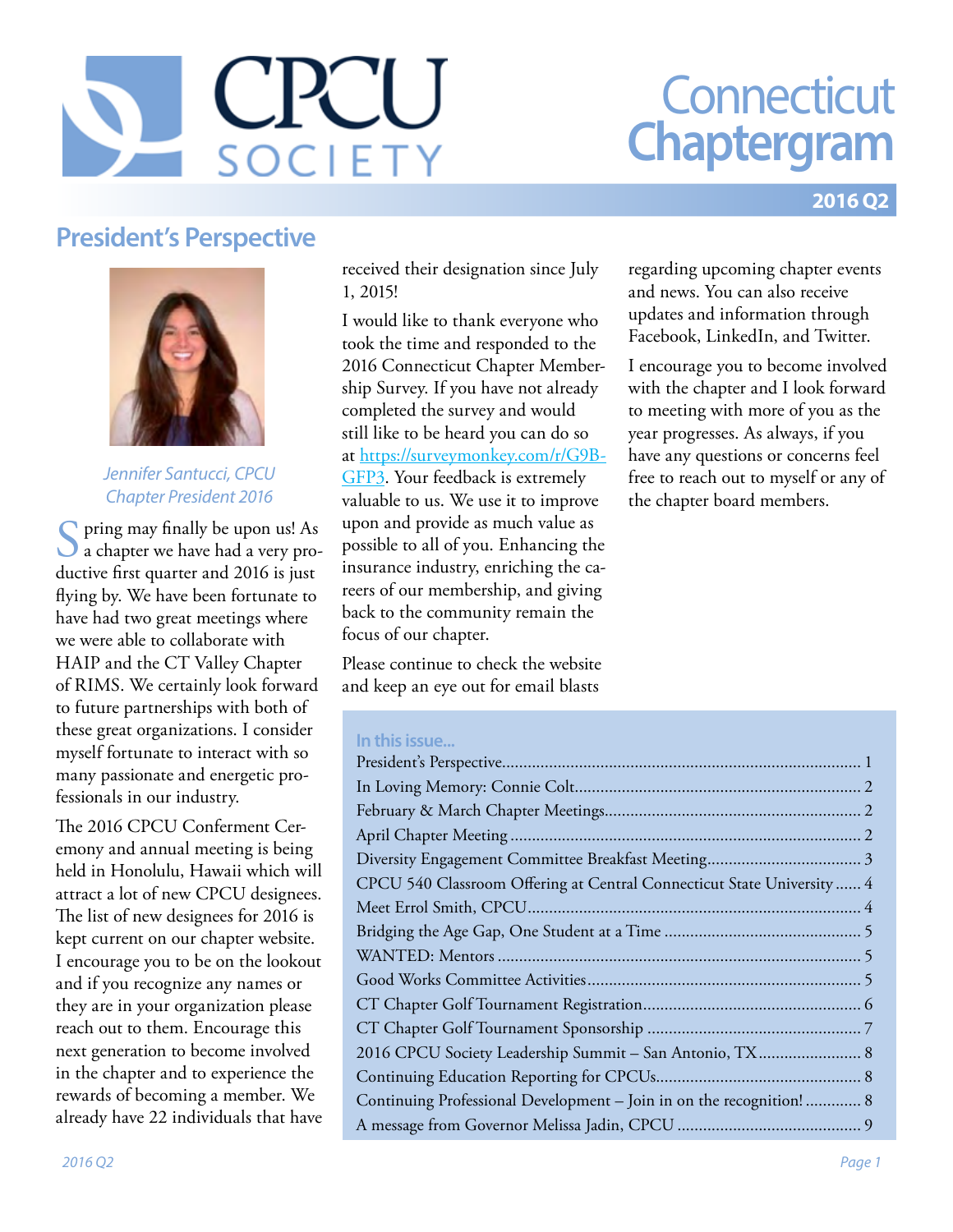#### <span id="page-1-0"></span>**In Loving Memory: Connie Colt**

The Connecticut Chapter of<br>CPCU is sad to announce the passing of Connie Colt. After earning her designation, Connie quickly became very involved with and supportive of the chapter, serving as President in 1984-85. She was also very active at the national level particularly on the Public Relations

Committee. She was instrumental in setting up the first CPCU-CLU Hartford Courant Supplement, a long standing vehicle for visibility for the chapter and the insurance community in Greater Hartford. We send our sincerest condolences to Connie's family and loved ones. We will be donating \$100 to The Mc-

Call Center for Behavioral Health Office of Development in her honor.

Her full obituary can be found at: [http://www.legacy.com/](http://www.legacy.com/obituaries/hartfordcourant/obituary.aspx?n=constance-lyford-colt&pid=178662392&fhid=6956) [obituaries/hartfordcourant/](http://www.legacy.com/obituaries/hartfordcourant/obituary.aspx?n=constance-lyford-colt&pid=178662392&fhid=6956) [obituary.aspx?n=constance-lyford](http://www.legacy.com/obituaries/hartfordcourant/obituary.aspx?n=constance-lyford-colt&pid=178662392&fhid=6956)[colt&pid=178662392&fhid=6956](http://www.legacy.com/obituaries/hartfordcourant/obituary.aspx?n=constance-lyford-colt&pid=178662392&fhid=6956)

#### **February & March Chapter Meetings**

#### **February Meeting**

Following tradition, our CPCU chapter partnered with Hartford Association of Insurance Professionals (HAIP) for our February meeting, held on February 9th at The Gallery in Glastonbury. The program speaker for the meeting was Jason Gentile from Appella Capital speaking on "How to Maximize your Social Security." HAIP kindly accepted donations of children's books for Connecticut Children's Medical Center in Hartford, CT.

Special thanks to Sandi Tilley and the rest of HAIP's leadership for organizing a wonderful event!

#### **March Meeting**

On March 10th, we held our annual joint meeting with Connecticut Valley Chapter RIMS at the Holiday Inn in East Hartford. Our CPCU Chapter arranged the Continuing Education session in the morning on the topic of Ethics. The presenter was Peter Gabis, CPCU, JD, MBA, GCA, and Corporate Trainer at Farmers Insurance. Students earned three CE credits for attending. We were honored that Peter taught this class for the second year running. He led a dynamic class that fostered interesting discussions among the participants. Thank you, Peter! As a gesture of our appreciation, we have donated \$100 to the American

Cancer Society in memory of Peter's father Stanley Gabis.

 RIMS sponsored the lunchtime speaker, Finley Harckham, from the law firm Anderson Kill. Finley spoke on the topic of Emerging Legal Issues in Risk Management. It was an engaging presentation and wellattended by both CPCU and RIMS members.

Special thanks to the CT Valley Chapter of RIMS, especially President Janice Favreau for helping us organize this successful meeting.

We always appreciate and value our partnership with other organizations!

#### **April Chapter Meeting**

Our next meeting with be April<br>14th and our speaker with be Tim Dunn, CPCU, Senior Underwriting Specialist. Tim is with Gen Re and will be speaking on the topic of reinsurance. The venue will be the Holiday Inn in East Hartford, registration begins at 7:30, breakfast at 8:00. Please register at the CPCU Society of Connecticut's website. Should you have any

questions, please contact Christina Maher, Director of Education [Christina.l.maher@marsh.com](mailto:Christina.l.maher@marsh.com)

We hope to see you there!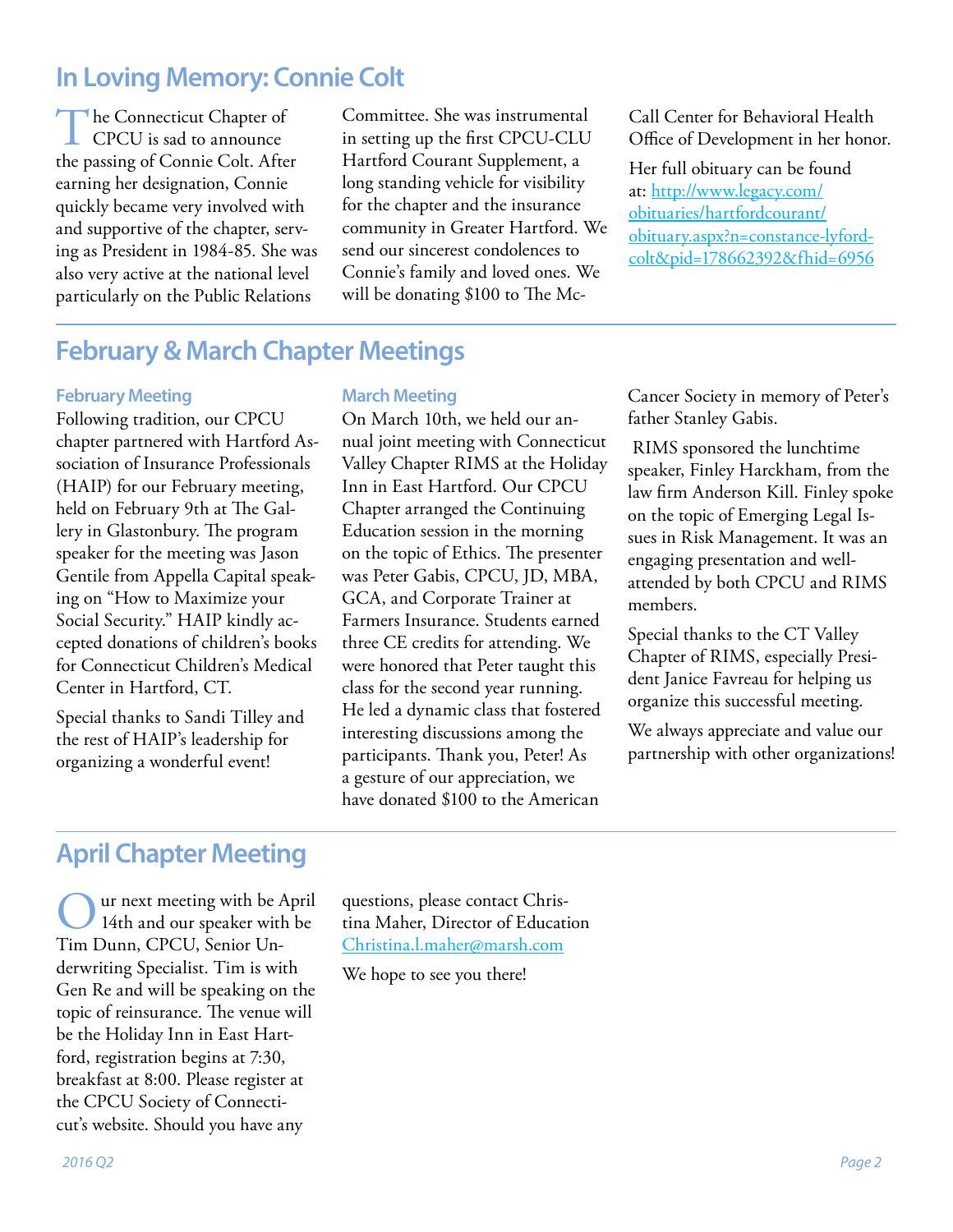#### <span id="page-2-0"></span>**Diversity Engagement Committee Breakfast Meeting**

The CT CPCU Society Diversity Engagement Committee's Breakfast Meeting will be held on Thursday, May 12, 2016 from 7:30 a.m. to 9:30 a.m. at the East Hartford Holiday Inn – 100 E. River Drive East Hartford, CT 06108 Our keynote speaker will be Joelle A. Murchison, Vice President, Enterprise Diversity & Inclusion at Travelers. Joelle has recently been named the Associate Vice President and Chief Diversity Officer at the University of Connecticut. Joelle will behgin her new role on July 5.

Joelle joined Travelers in April 2007 as Director of Diversity, was promoted to Second Vice President, Diversity a year later and assumed her current role in November 2010. In partnership with management, Joelle developed the framework of the company's diversity focus and leads a team of 4 in support of the execution of Travelers' diversity strategy, which includes managing both internal and external strategic relationships in order to drive and enhance the organization's culture and achieve its business objectives.

Prior to joining Travelers, Joelle was Manager, Corporate Recruiting and Diversity Partnerships at United Technologies Corporation, and previously held positions of increasing responsibility in both the nonprofit sector, and in higher education.

Joelle is a lifetime member of Delta Sigma Theta Sorority Incorporated and the National Black MBA Association. She previously served 2 terms on the board of directors of Leadership Greater Hartford and spent 10 years as a diversity trainer with the Anti Defamation League's A World

of Difference Institute. Joelle is the recipient of the Connecticut Chapter of the National Society of Hispanic MBAs (NSHMBA) Corporate Individual of the Year Award (2010), the National Association of Insurance Women, New York Chapter's Helen M. Garvin Enterprising Achiever Award (2011), was named a Connecticut Women of F.I.R.E. (Finance Insurance and Real Estate) Honoree (2013), and a Top Executive in Diversity by Black Enterprise Magazine twice (2011, 2014). In 2015, Joelle received the Hall of Fame Award from the Women in Business Summit.

Joelle serves as a director/trustee on the boards of the Morgan State University Foundation, the Amistad Center for Art and Culture (Hartford, CT) and College Possible, a national nonprofit focused on college access.

Joelle holds a bachelor's degree in public policy and educational studies from Brown University, a master's of education degree from Harvard University's Graduate School of Educa-



tion and a master's of science degree in Communication Management from Syracuse University.

She is also the mother of four young children and lives in Connecticut.

#### **Registration**

CT Chapter Members are free! Register here: [http://connecticut.cpcuso](http://connecticut.cpcusociety.org)[ciety.org](http://connecticut.cpcusociety.org)/

Non Members are welcome! Cost is \$30.00

Company tables of 8 are available. Cost is \$250.00

Non-members and company tables – Please return your check made payable to the CT CPCU Society Chapter by May 5th to:

Christina L. Maher C/O Marsh 20 Church Street Floor 8 Hartford, CT 06103

[Christina.L.Maher@marsh.com](mailto:Christina.L.Maher@marsh.com) 860.723.5653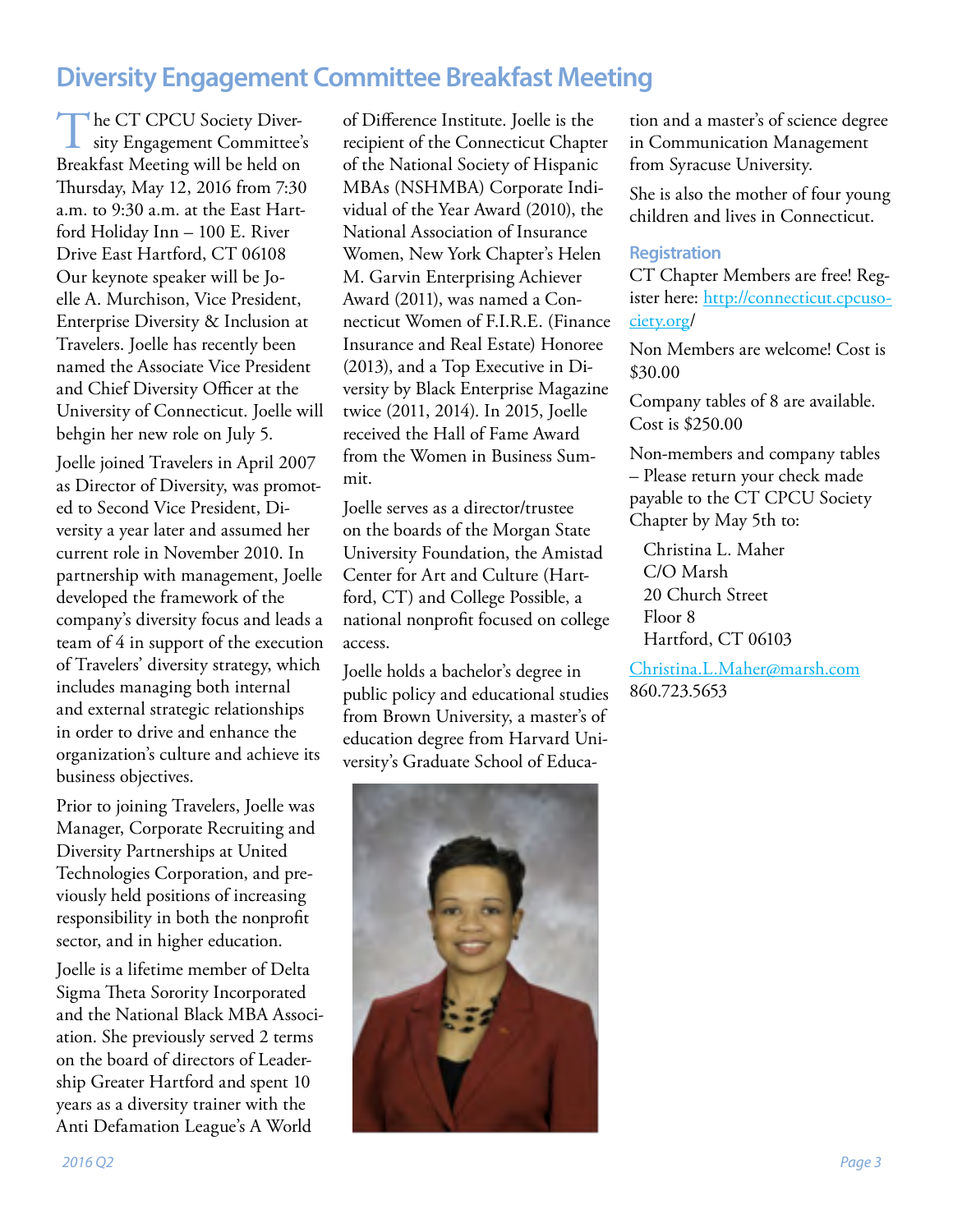### <span id="page-3-0"></span>**CPCU 540 Classroom Offering at Central Connecticut State University**

W/ e are pleased to announce that we have organized a classroom offering of CPCU 540 at CCSU's Downtown Campus! The class will be taught by Peter Gabis (you may remember him as our Ethics Continuing Education offerings!) and will be held on Thursdays from 6:00-8:30pm starting on April 28 through June 30. Please follow this link for further details and to register [http://ce.ccsu.edu/courses.](http://ce.ccsu.edu/courses.php?course=118)

[php?course=118](http://ce.ccsu.edu/courses.php?course=118) Hurry! Class size is limited!

Should you have any questions, please contact Nicone Gordon, Immediate Past President [njgordon@](mailto:njgordon@travelers.com) [travelers.com.](mailto:njgordon@travelers.com)

#### **Meet Errol Smith, CPCU**



Errol A. Smith is currently<br>
employed by Northfield Insurance Company (the Excess & Surplus lines subsidary of Travelers Insurance Company) as an Account Executive Officer. He has been in his position for the past three years and has worked as an E & S underwriter for the past 11 years. He started his insurance career in Risk Control and worked as a Risk Control Consultant for 16 years before going into commercial underwriting. Errol is a graduate of the Hartford Public School system and is a proud graduate of Weaver High School. He received his undergraduate degree from the University of New Haven. He holds several designations from

the Institute including the CPCU, ARM,AU and ASLI.

Errol is the President of the Circle of Hands Foundation. The Circle of Hands Foundation is a Harford based non-profit organization that provides assistance to three orphanages in Jamaica for children with HIV/AIDS. There are currently 65 children residing in the orphanages.

Errol is married to Maxine Smith and they have three children (Mathew, Ashley & Simone) and a grandson (Marcellus).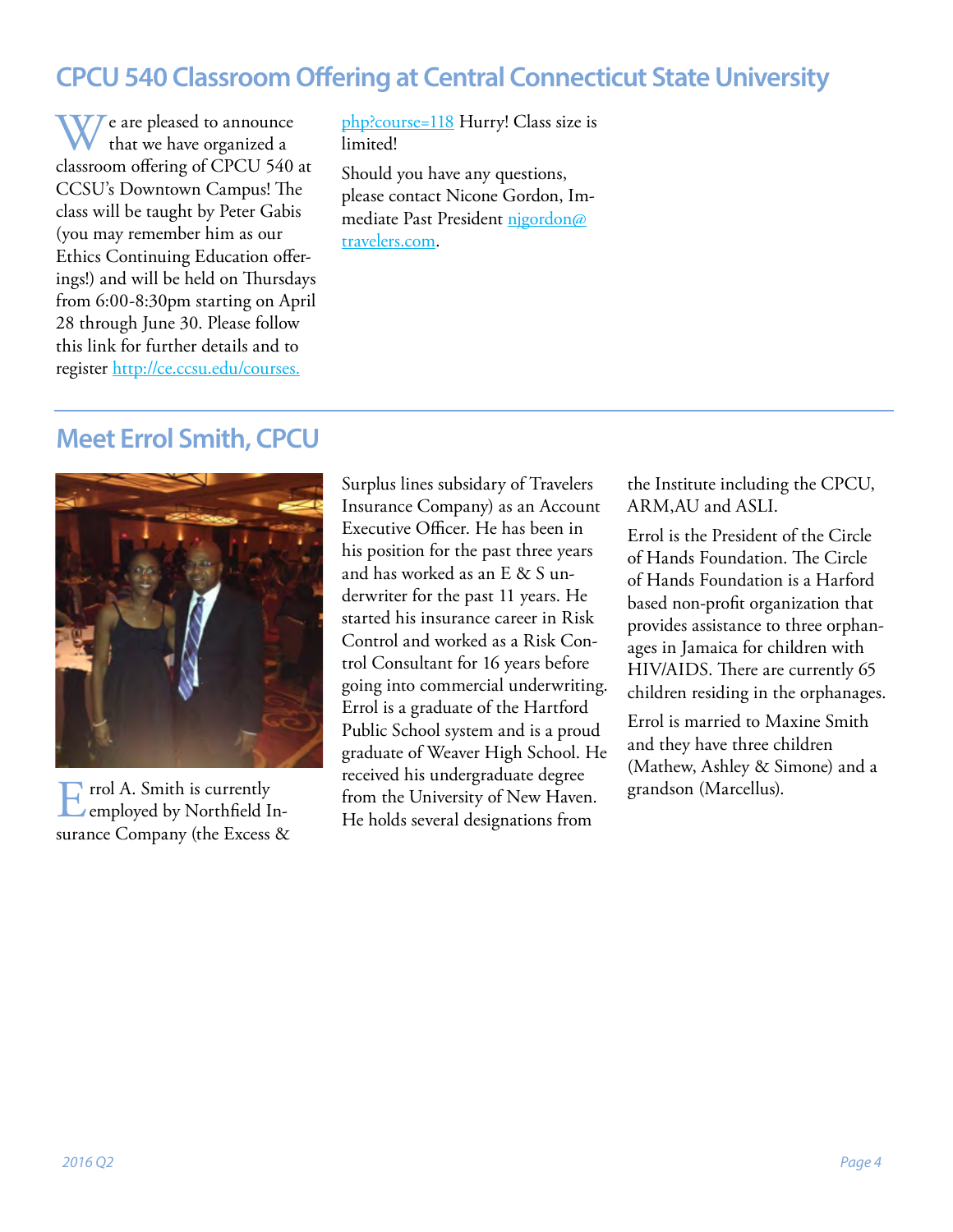### <span id="page-4-0"></span>**Bridging the Age Gap, One Student at a Time**

As part of our continuing ef-forts to encourage younger generations to consider a career in insurance, the Connecticut CPCU Society Chapter will be attending the High School Career Fair Expo at Wesleyan University. This event is being held on Thursday, April 28th in the Freeman Athletic Center in Middletown, CT. It is sponsored by the Middlesex County Chamber of Commerce's Business & Education Partnership Advisory Council, the

Middletown, Cromwell, Durham/ Middlefield, Portland, East Hampton, Chester/Deep River/Essex, Haddam/Killingworth, and Vinal Technical High School. CPCU representatives, Kathleen McCarthy (Director of Candidate Development) and William O'Connor (Past President), will be sharing their

Middlesex Consortium of Schools, and Wesleyan University's Center for Community Partnerships. Participating high schools include

career experiences with students in order to promote the insurance industry and exhibit the benefits that a CPCU designation affords insurance professionals. If any of our members know students planning to attend this event, please advise them to stop by the CPCU booth to learn more.

Please direct any questions to Kathleen McCarthy [kmccarthy@tri](mailto:kmccarthy@tripointins.com)[pointins.com](mailto:kmccarthy@tripointins.com)

#### **WANTED: Mentors**

ttention all CPCU members! The Connecticut CPCU Society Chapter is in the process of revamping our mentorship program to foster more meaningful associations between our new designees and active members. This year, we want to look beyond our Board of Directors for interested mentors to ensure that connections are based on common interests and aspirations, rather than being paired at random. The formality of these relationships will be at the discretion of the participants, but we will provide suggested guidelines, discussion topics, and meeting schedules for those that are interested.

Our chapter has an incredible network of members representing every corner of the insurance industry. New designees are more likely to get involved if they experience the benefits of membership early on and if they can expect a familiar face at chapter events. By connecting our new designees with our greatest assets – our members – we will ensure that our chapter maintains it strength and diversity for years to come. If you are interested in becoming a part of this initiative, please email our Director of Candidate Development, Kathleen McCarthy, at [kmccarthy@tripointins.](mailto:kmccarthy@tripointins.com) [com](mailto:kmccarthy@tripointins.com) and include a brief bio. Mentorships will be established shortly after the conclusion of the 2016 matriculation period (June 30th).

# **Good Works Committee Activities**

The CT Chapter made a donation of \$1000 to support St Martin dePorres House. We have been supporting this organization for 22 years, in honor of Gene Flynn, a longstanding member of the CT Chapter CPCU and the Good Works Committee.

Betty Shepard and Alyce DeAngelo presented the Chapter's \$1000 donation to Wheeler Clinic to support their Positive Parenting program in March.



**In-Kind Donations for Interval House**

We will be collecting in-kind donations for Interval House through May 2016.

They need personal care items, cleaning items, gift cards for local stores. Flip flops and CT Transit local bus passes are other needed items. For more Information, or to access their wish list, please go to the CT Chapter's website

Interval House provides shelter for victims of domestic abuse. The victims often leave home with nothing, so they provide essential items for women and children.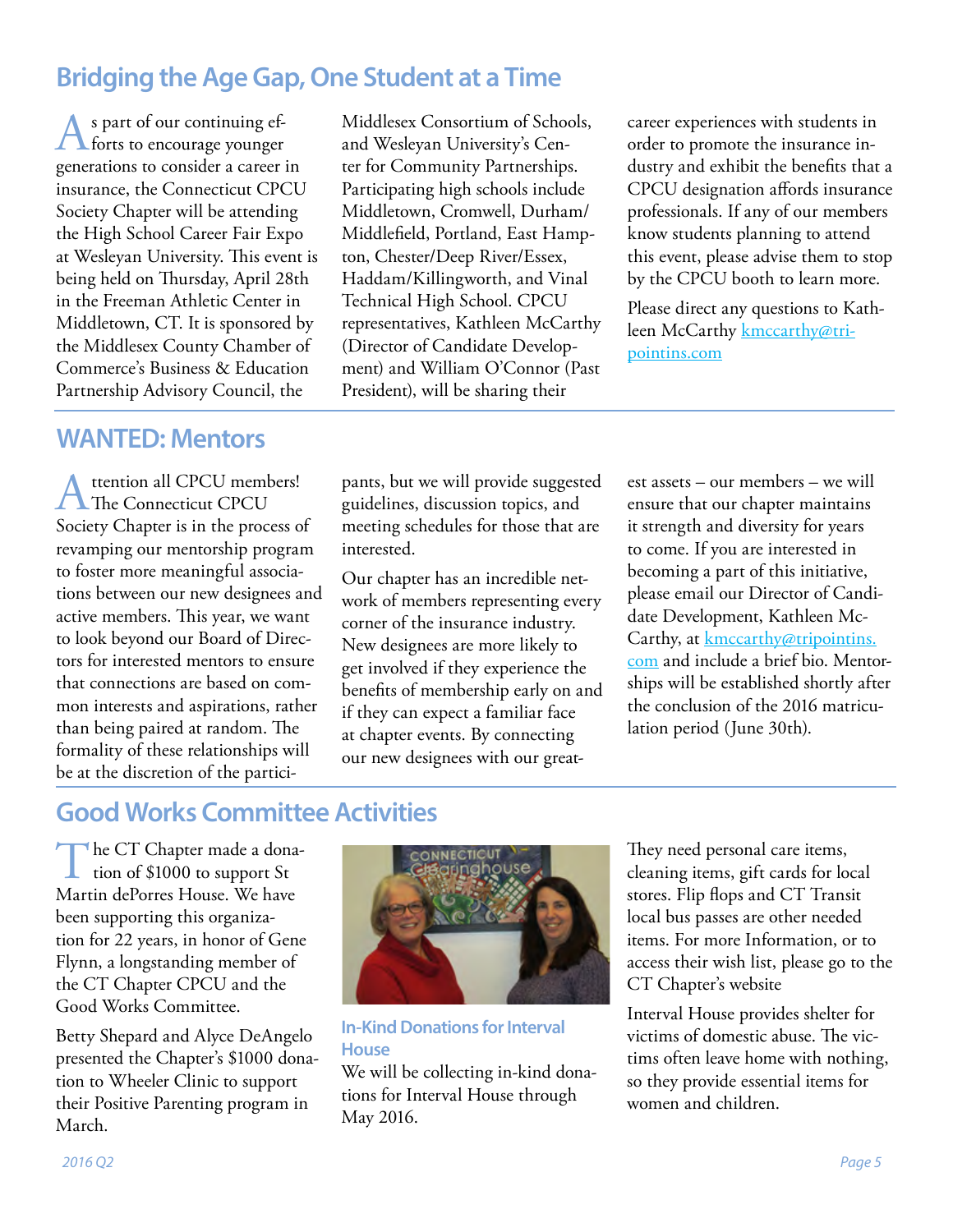# <span id="page-5-0"></span>**CT Chapter Golf Tournament Registration**

**Tee It Up! CONNECTICUT CHAPTER CPCU SOCIETY ANNUAL CHARITY GOLF TOURNAMENT ALL PROCEEDS TO BENEFIT THE CONNECTICUT CHAPTER'S CHARITIES**

**Wampanoag Country Club 60 Wampanoag Drive West Hartford, CT June 6, 2016**

**Bulleto** 

- •11:00am: Registration
- Range, Practice Green and Locker Room<br>available
- •11:30am: Lunch
- 
- 12:30pm: Shot Gun Start/Scramble Format •
- Dinner, Raffle & Awards following Golf •
- \$170 per Individual Player •
- \$850 per Foursome (includes Lunch, Golf and Cart, Dinner and Tee Sponsor Sign)
- •\$200 for a Tee Sponsor Sign without a Foursome. Additional sponsorship opportunities and benefits at the Bronze, Hole-in-One, Silver, Gold and Platinum
- All registrations must be received by  $M_{\rm{ay}}$
- No metal spikes. Proper attire required
- Open to non-CPCUs a great way to entertain
- agents and clients or just have fun with coworkers or friends!!
- Directions on the back of this form
- Confirmation of your reservation will be sent to
- the Captain's e-mail address/fax number For more Information, please contact Jennifer
- •Bertagna: 860.678.4039 or jbertagna@lockton.com
- • Sponsors & Raffle Prize donations are greatly appreciated. Please contact Jennifer Bertagna

| COMPANY (FOR TEE SPONSORSHIP SIGN):                                                                                                                                                                                            |  |                                                  |
|--------------------------------------------------------------------------------------------------------------------------------------------------------------------------------------------------------------------------------|--|--------------------------------------------------|
| NAME & HANDICAP FOR EACH PLAYER:                                                                                                                                                                                               |  | Make check payable to:                           |
| 1. RIDCP Phone E-Mail E-Mail Phone E-Mail Phone E-Mail Phone E-Mail Phone E-Mail Phone E-Mail Phone Phone E-Mail Phone Phone Phone Phone Phone Phone Phone Phone Phone Phone Phone Phone Phone Phone Phone Phone Phone Phone P |  | <b>Connecticut CPCU Society</b><br>Chapter, Inc  |
|                                                                                                                                                                                                                                |  | and send with form to:<br>Marianne Vanech, CPCU  |
|                                                                                                                                                                                                                                |  | 26 Chestnut Hill Road<br>West Simsbury, CT 06092 |
| 4. E-Mail E-Mail E-Mail E-Mail E-Mail E-Mail E-Mail E-Mail E-Mail E-Mail E-Mail E-Mail E-Mail E-Mail E-Mail E-Mail E-Mail E-Mail E-Mail E-Mail E-Mail E-Mail E-Mail E-Mail E-Mail E-Mail E-Mail E-Mail E-Mail E-Mail E-Mail E- |  | Tel: 860 490 6198                                |
| AMOUNT ENCLOSED: \$                                                                                                                                                                                                            |  | E-mail: mvanech $1$ @aol.com                     |

•

•

•

•

*2016 Q2 Page 6*

•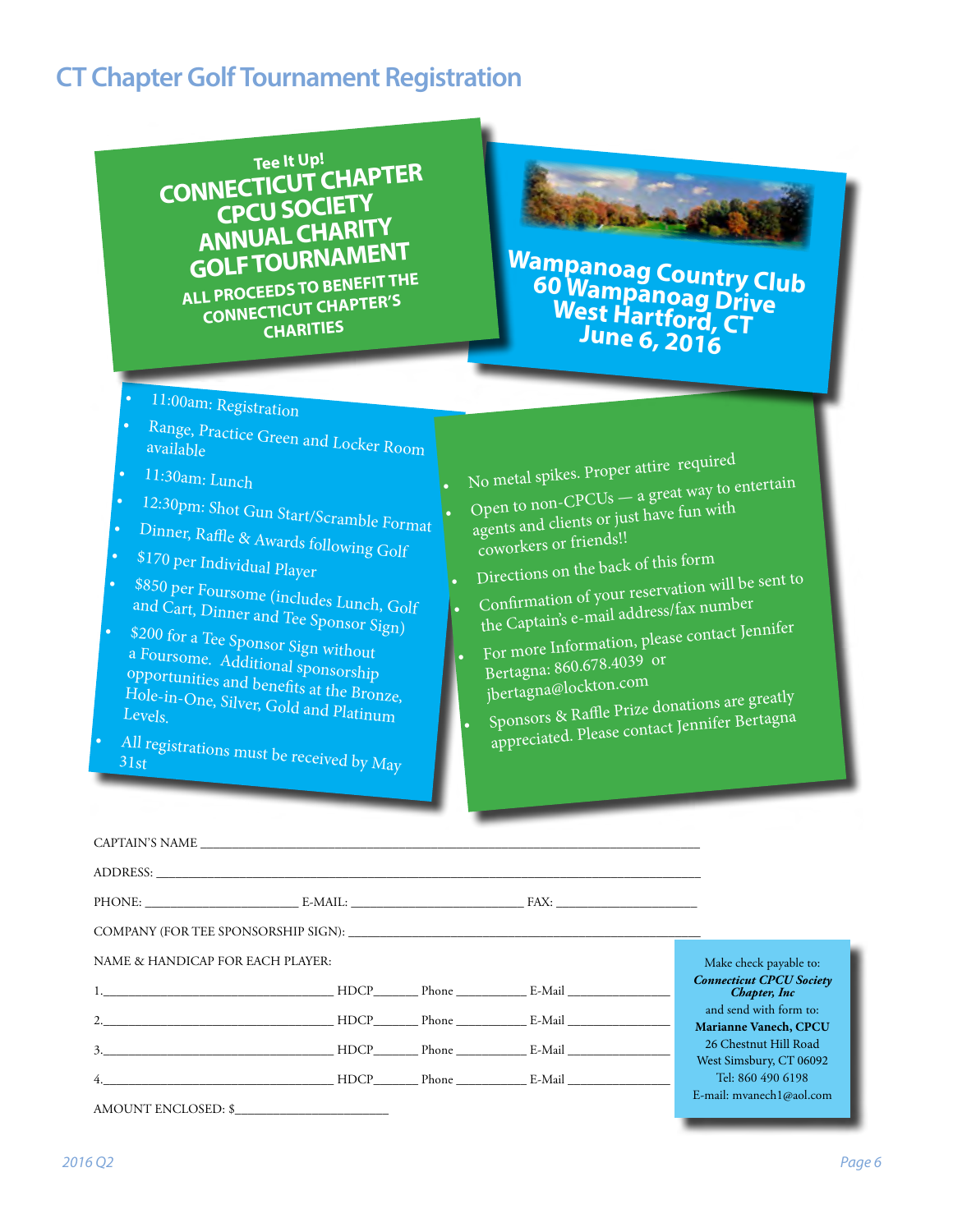# <span id="page-6-0"></span>**CT Chapter Golf Tournament Sponsorship**



# *CT Chapter CPCU Society*  **Annual Charity Golf Tournament Monday, June 6, 2016**

**Wampanoag Country Club 60 Wampanoag Drive West Hartford, CT**

# **2016 SPONSORSHIP OPPORTUNITIES**

| <b>Platinum</b><br><b>Sponsor</b><br>\$2,500  | Includes 4 Players<br>$\bullet$<br>Full Page Ad in Program<br>$\bullet$<br><b>Sponsor Board Display</b><br>٠<br><b>Two Tee Signs</b><br>٠<br>Recognition at the Dinner<br>٠ | <b>Bronze</b><br><b>Sponsor</b><br>\$500                                                     | Name in Program<br>Sign at Practice Putting<br>Green                                                                   |
|-----------------------------------------------|-----------------------------------------------------------------------------------------------------------------------------------------------------------------------------|----------------------------------------------------------------------------------------------|------------------------------------------------------------------------------------------------------------------------|
| Gold<br><b>Sponsor</b><br>\$1,500             | Includes 2 Players<br>٠<br>1/2 Page Ad in Program<br>$\bullet$<br><b>Sponsor Board Display</b><br>٠<br>One Tee Sign<br>$\bullet$<br>Recognition at the Dinner<br>٠          | <b>Tee Sponsor</b><br>\$200                                                                  | Name in Program<br>One Tee Sign                                                                                        |
| <b>Silver</b><br><b>Sponsor</b><br>\$1,000    | Includes 1 Player<br>$\bullet$<br>Name in Program<br>$\bullet$<br><b>Sponsor Board Display</b><br>$\bullet$<br>One Tee Sign<br>$\bullet$<br>Recognition at the Dinner<br>٠  | <b>Raffle Prize</b><br><b>Donor</b>                                                          | Name in Program                                                                                                        |
| <b>Hole-in-One</b><br><b>Sponsor</b><br>\$750 | Name in Program<br>٠<br>Sign at Tee of Par 3<br>$\bullet$                                                                                                                   | <b>Make Checks Payable</b><br>to:<br><b>Connecticut CPCU</b><br><b>Society Chapter, Inc.</b> | Send a copy of this form and<br>check to:<br>Marianne Vanech, CPCU<br>26 Chestnut Hill Road<br>West Simsbury, CT 06092 |

| <b>Indicate Sponsorship Preferred</b><br>□ Platinum Sponsor |                                                                                                                                                                                                                                      |  |  |
|-------------------------------------------------------------|--------------------------------------------------------------------------------------------------------------------------------------------------------------------------------------------------------------------------------------|--|--|
| $\Box$ Gold Sponsor                                         | <b>Contact Person:</b>                                                                                                                                                                                                               |  |  |
| $\Box$ Silver Sponsor                                       | <u> 1980 - Jan Barnett, mars ann an t-Amhraid ann an t-Amhraid ann an t-Amhraid ann an t-Amhraid ann an t-Amhraid ann an t-Amhraid ann an t-Amhraid ann an t-Amhraid ann an t-Amhraid ann an t-Amhraid ann an t-Amhraid ann an t</u> |  |  |
| □ Hole-in-One Sponsor                                       | Email:<br><b>Phone:</b> The control                                                                                                                                                                                                  |  |  |
| □ Bronze Sponsor                                            |                                                                                                                                                                                                                                      |  |  |
| $\Box$ Tee Sponsor                                          | <b>Raffle Prize(s) Donated:</b>                                                                                                                                                                                                      |  |  |
| $\Box$ Raffle Prize Donor                                   |                                                                                                                                                                                                                                      |  |  |
|                                                             |                                                                                                                                                                                                                                      |  |  |

*Raffle proceeds benefit CPCU supported charities*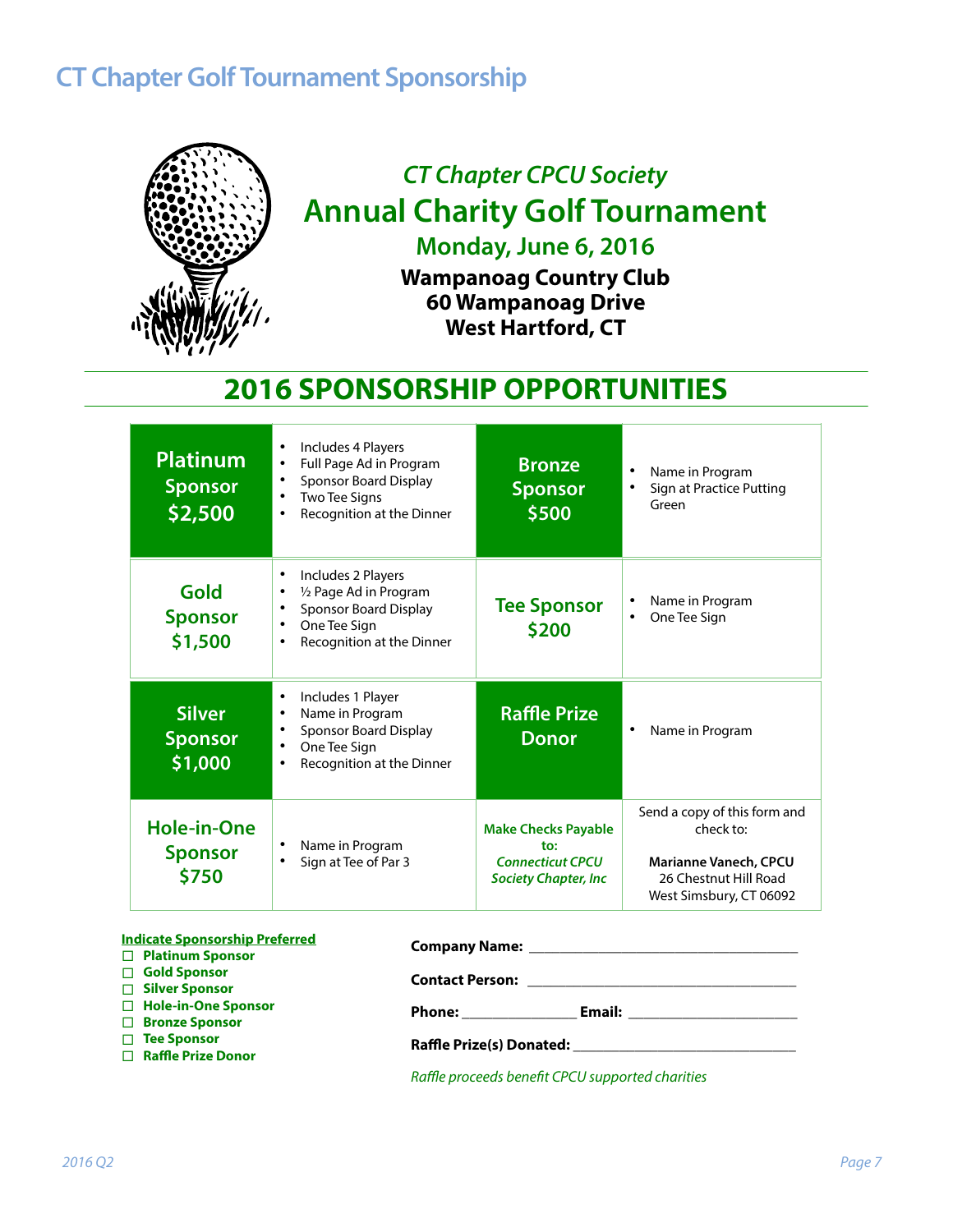#### <span id="page-7-0"></span>**2016 CPCU Society Leadership Summit – San Antonio, TX**

This year's Leadership Summit will be held from April 14 through 16 in San Antonio, Texas. By attending this year's conference, you will get the strategic leadership training you need to effectively guide your chapter, interest group, committee or task force.

Sessions include:

• Opening Luncheon: Overview of the CPCU Society's 2016 Strategic Initiatives

- Building and Leading Effective Teams
- Key Takeaways for Engaging With Millennials
- Incorporating Ethics Into Your Professional Life
- Key Insights From the 2016 CPCU Society Member Survey
- Addressing Upcoming Workforce Challenges in the Insurance Industry

The event will be held at the San Antonio Marriott River Center on 101 Bowie Street in San Antonio and there are still some rooms left at the special rate for CPCU members.

For a full view of the list of events for the summit, please go to the CPCU Society Website for more details. There is still time to register, so we hope to see you there!

#### **Continuing Education Reporting for CPCUs**

The Institutes are introducing a<br>formalized way for CPCUs to report continuing education efforts. Each CPCU designation holder should have received written communication regarding this topic.

However, if you did not receive the communication, our chapter would like to bring your attention to it. There are more details to come. In the meantime, please follow this link to FAQ's on the Institutes' website

[http://www.theinstitutes.org/guide/](http://www.theinstitutes.org/guide/reporting) [reporting](http://www.theinstitutes.org/guide/reporting)-continuing-educationcpcus

#### **Continuing Professional Development – Join in on the recognition!**

The CPCU Society in conjunc-<br>tion with the Institutes have co-created the CPD Program to recognize our CPCU professionals who keep their knowledge current and their skills sharpened through career enhancing activities. Set yourself apart by participating in this program, which is ideal for CPCUs at every career level.

To qualify for CPD status, you only need to earn 60 points every two years. There are a variety of activities that qualify for points such as passing exams or coursework, teaching, writing, conducting research, serving in industry organizations – even attending chapter meetings and workshops qualify for points!

You can now apply for CPD credits Online, by logging into your CPCU Society account and accessing the CPD application. Within the application, you can view the various categories and points awarded for each activity. Simply add activities as you complete them. Once you acquire 60 CPD points and are within 30 days of your CPD expiration date, you can click on Submit and your application will be automatically sent to The Institutes.

If you are a new CPCU designee, your CPD qualification is automatic and you do not need to submit an application for the first two years. When the expiration of your qualification period approaches, you will receive an email notification. For

those who are not New Designees, you can go in at any time and start adding your activities.

CPD qualifiers are recognized in a variety of ways, such as receiving a special badge at the annual meeting, and the ability to have a CPD logo available for use on business cards or stationery. For our CT Chapter, all CPD qualifiers' names are listed on our annual Hartford Courant supplement in the fall.

For more information on the CPD Program, please contact Lee Hay at [Lee.hay@travelers.com.](mailto:Lee.hay@travelers.com) Don't wait participate!